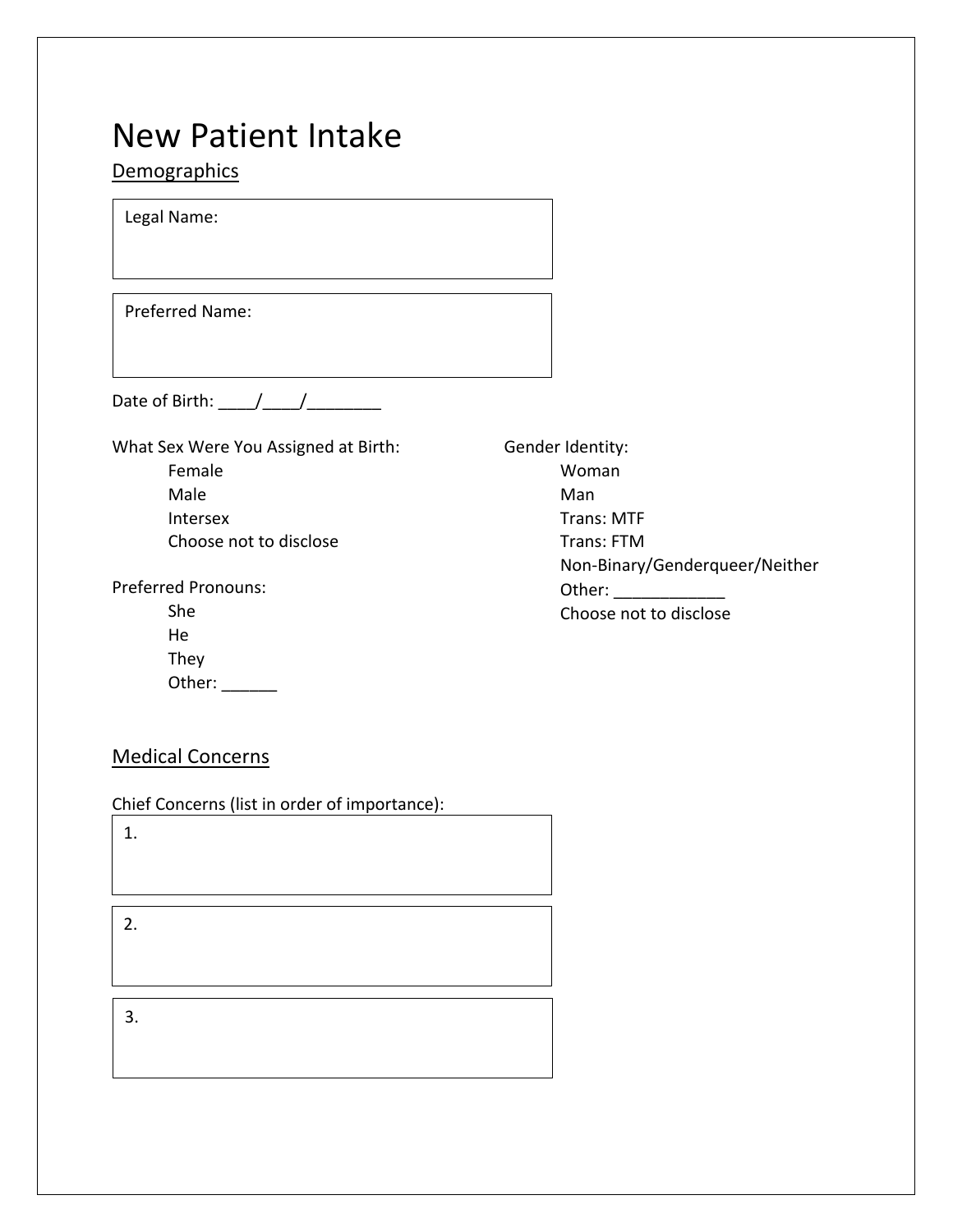## Medical History

Please list other physicians you currently see and for what reason. Please include primary care physician and any specialists (cardiologist, rheumatologist, etc.)

| 1.                                                                                                                                                                                                                                                                                                                                                                                                                                                                               |                                                                                                                                                                                                                                                                                                                                                                                                                                                                                                     |
|----------------------------------------------------------------------------------------------------------------------------------------------------------------------------------------------------------------------------------------------------------------------------------------------------------------------------------------------------------------------------------------------------------------------------------------------------------------------------------|-----------------------------------------------------------------------------------------------------------------------------------------------------------------------------------------------------------------------------------------------------------------------------------------------------------------------------------------------------------------------------------------------------------------------------------------------------------------------------------------------------|
|                                                                                                                                                                                                                                                                                                                                                                                                                                                                                  |                                                                                                                                                                                                                                                                                                                                                                                                                                                                                                     |
|                                                                                                                                                                                                                                                                                                                                                                                                                                                                                  |                                                                                                                                                                                                                                                                                                                                                                                                                                                                                                     |
|                                                                                                                                                                                                                                                                                                                                                                                                                                                                                  |                                                                                                                                                                                                                                                                                                                                                                                                                                                                                                     |
|                                                                                                                                                                                                                                                                                                                                                                                                                                                                                  |                                                                                                                                                                                                                                                                                                                                                                                                                                                                                                     |
|                                                                                                                                                                                                                                                                                                                                                                                                                                                                                  |                                                                                                                                                                                                                                                                                                                                                                                                                                                                                                     |
|                                                                                                                                                                                                                                                                                                                                                                                                                                                                                  |                                                                                                                                                                                                                                                                                                                                                                                                                                                                                                     |
|                                                                                                                                                                                                                                                                                                                                                                                                                                                                                  |                                                                                                                                                                                                                                                                                                                                                                                                                                                                                                     |
| you've received:                                                                                                                                                                                                                                                                                                                                                                                                                                                                 | Please list any prior diagnoses related to your chief concerns, and any other major diagnoses                                                                                                                                                                                                                                                                                                                                                                                                       |
| $\begin{tabular}{c} 1. & \begin{tabular}{@{}c@{}} \multicolumn{3}{c}{} \multicolumn{3}{c}{} \multicolumn{3}{c}{} \multicolumn{3}{c}{} \multicolumn{3}{c}{} \multicolumn{3}{c}{} \multicolumn{3}{c}{} \multicolumn{3}{c}{} \multicolumn{3}{c}{} \multicolumn{3}{c}{} \multicolumn{3}{c}{} \multicolumn{3}{c}{} \multicolumn{3}{c}{} \multicolumn{3}{c}{} \multicolumn{3}{c}{} \multicolumn{3}{c}{} \multicolumn{3}{c}{} \multicolumn{3}{c}{} \multicolumn{3}{c}{} \multicolumn{3$ | $\begin{array}{c} \n4. \quad \textcolor{blue}{\textbf{12.12}} \quad \textcolor{blue}{\textbf{23.13}} \quad \textcolor{blue}{\textbf{24.13}} \quad \textcolor{blue}{\textbf{25.13}} \quad \textcolor{blue}{\textbf{26.13}} \quad \textcolor{blue}{\textbf{27.13}} \quad \textcolor{blue}{\textbf{28.13}} \quad \textcolor{blue}{\textbf{29.13}} \quad \textcolor{blue}{\textbf{21.13}} \quad \textcolor{blue}{\textbf{21.13}} \quad \textcolor{blue}{\textbf{21.13}} \quad \textcolor{blue}{\textbf$ |
|                                                                                                                                                                                                                                                                                                                                                                                                                                                                                  |                                                                                                                                                                                                                                                                                                                                                                                                                                                                                                     |
| $\begin{array}{c c c c c} \hline \rule{0pt}{8ex} & \rule{0pt}{8ex} \multicolumn{3}{8}{ \textbf{2.2}} & \multicolumn{3}{8}{ \textbf{2.3}} & \multicolumn{3}{8}{ \textbf{2.4}} & \multicolumn{3}{8}{ \textbf{2.5}} & \multicolumn{3}{8}{ \textbf{2.6}} & \multicolumn{3}{8}{ \textbf{2.6}} & \multicolumn{3}{8}{ \textbf{2.6}} & \multicolumn{3}{8}{ \textbf{2.6}} & \multicolumn{3}{8}{ \textbf{2.6}} & \multicolumn{3}{8}{ \textbf{2.6}} & \multic$                              | $6. \label{eq:6}$                                                                                                                                                                                                                                                                                                                                                                                                                                                                                   |
|                                                                                                                                                                                                                                                                                                                                                                                                                                                                                  |                                                                                                                                                                                                                                                                                                                                                                                                                                                                                                     |
|                                                                                                                                                                                                                                                                                                                                                                                                                                                                                  | Please list all medications and supplements that you take, including frequency and dosages:                                                                                                                                                                                                                                                                                                                                                                                                         |
| 1.                                                                                                                                                                                                                                                                                                                                                                                                                                                                               |                                                                                                                                                                                                                                                                                                                                                                                                                                                                                                     |
| 2.                                                                                                                                                                                                                                                                                                                                                                                                                                                                               |                                                                                                                                                                                                                                                                                                                                                                                                                                                                                                     |
| 3.                                                                                                                                                                                                                                                                                                                                                                                                                                                                               |                                                                                                                                                                                                                                                                                                                                                                                                                                                                                                     |
|                                                                                                                                                                                                                                                                                                                                                                                                                                                                                  |                                                                                                                                                                                                                                                                                                                                                                                                                                                                                                     |
|                                                                                                                                                                                                                                                                                                                                                                                                                                                                                  |                                                                                                                                                                                                                                                                                                                                                                                                                                                                                                     |
|                                                                                                                                                                                                                                                                                                                                                                                                                                                                                  |                                                                                                                                                                                                                                                                                                                                                                                                                                                                                                     |
|                                                                                                                                                                                                                                                                                                                                                                                                                                                                                  |                                                                                                                                                                                                                                                                                                                                                                                                                                                                                                     |
|                                                                                                                                                                                                                                                                                                                                                                                                                                                                                  |                                                                                                                                                                                                                                                                                                                                                                                                                                                                                                     |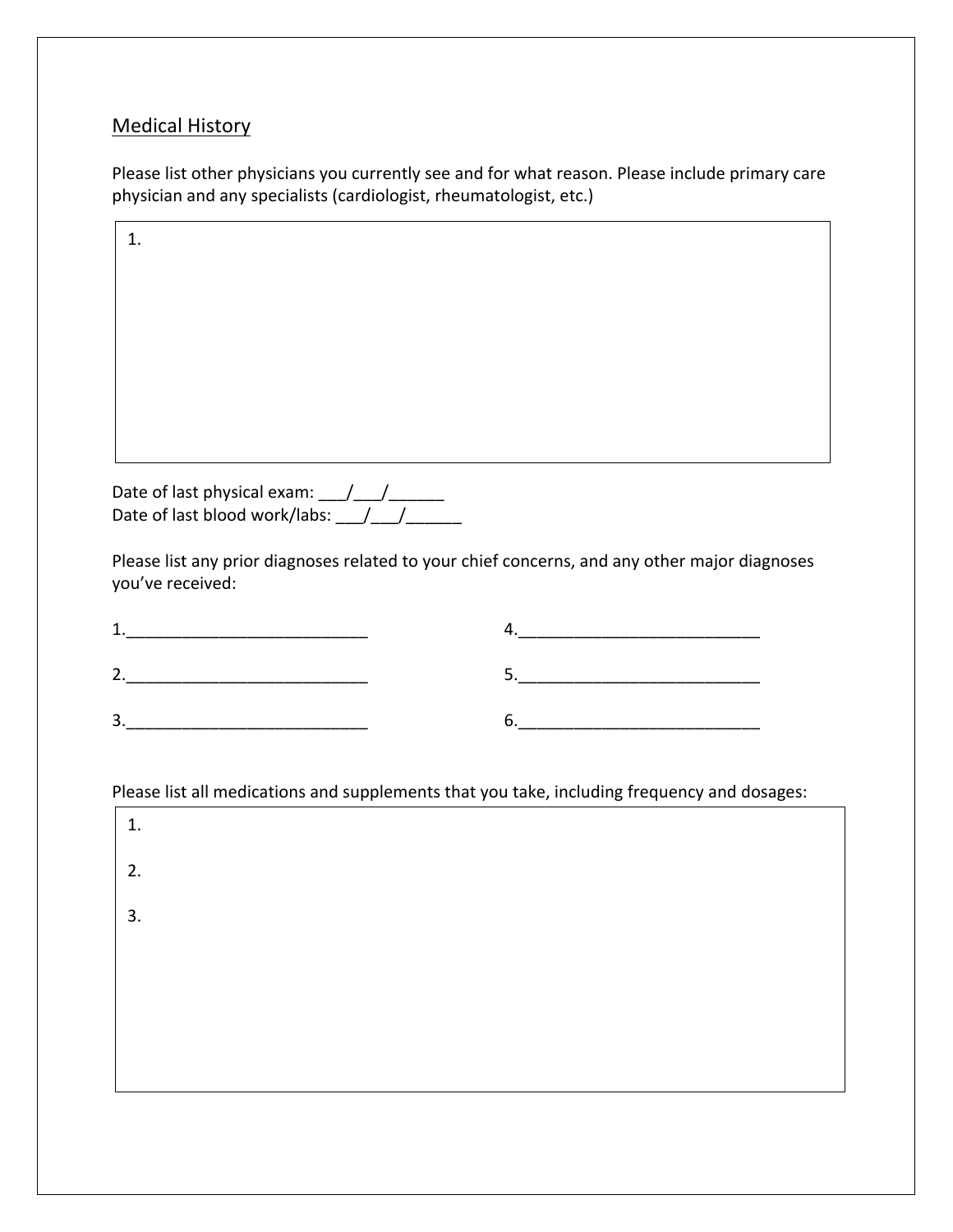Please list all surgeries, hospitalizations, accidents, and major injuries with corresponding (approximate) dates:

1.

Do you have any allergies? Foods: \_\_\_\_\_\_\_\_\_\_\_\_\_\_\_

| Environmental:     |  |
|--------------------|--|
| Medications:       |  |
| No Known Allergies |  |

## Family History

Have any blood-relatives had any of the following? If so, list which relative (ex. Mother or maternal/paternal grandfather, son, etc)

 Heart attack Heart disease Stroke Cancer Asthma Diabetes Mental illness High blood pressure  High cholesterol Autoimmune disease Neurodegenerative disease Osteoporosis Allergies Celiac disease Other: \_\_\_\_\_\_\_\_\_\_\_\_\_\_\_\_\_\_\_\_\_\_

Social History

Current Occupation: \_\_\_\_\_\_\_\_\_\_\_\_\_\_\_\_

Do you enjoy your job: \_\_\_\_\_\_\_\_

Hobbies: \_\_\_\_\_\_\_\_\_\_\_\_\_\_\_\_\_\_\_\_\_\_\_\_\_\_\_\_\_\_\_\_\_\_\_\_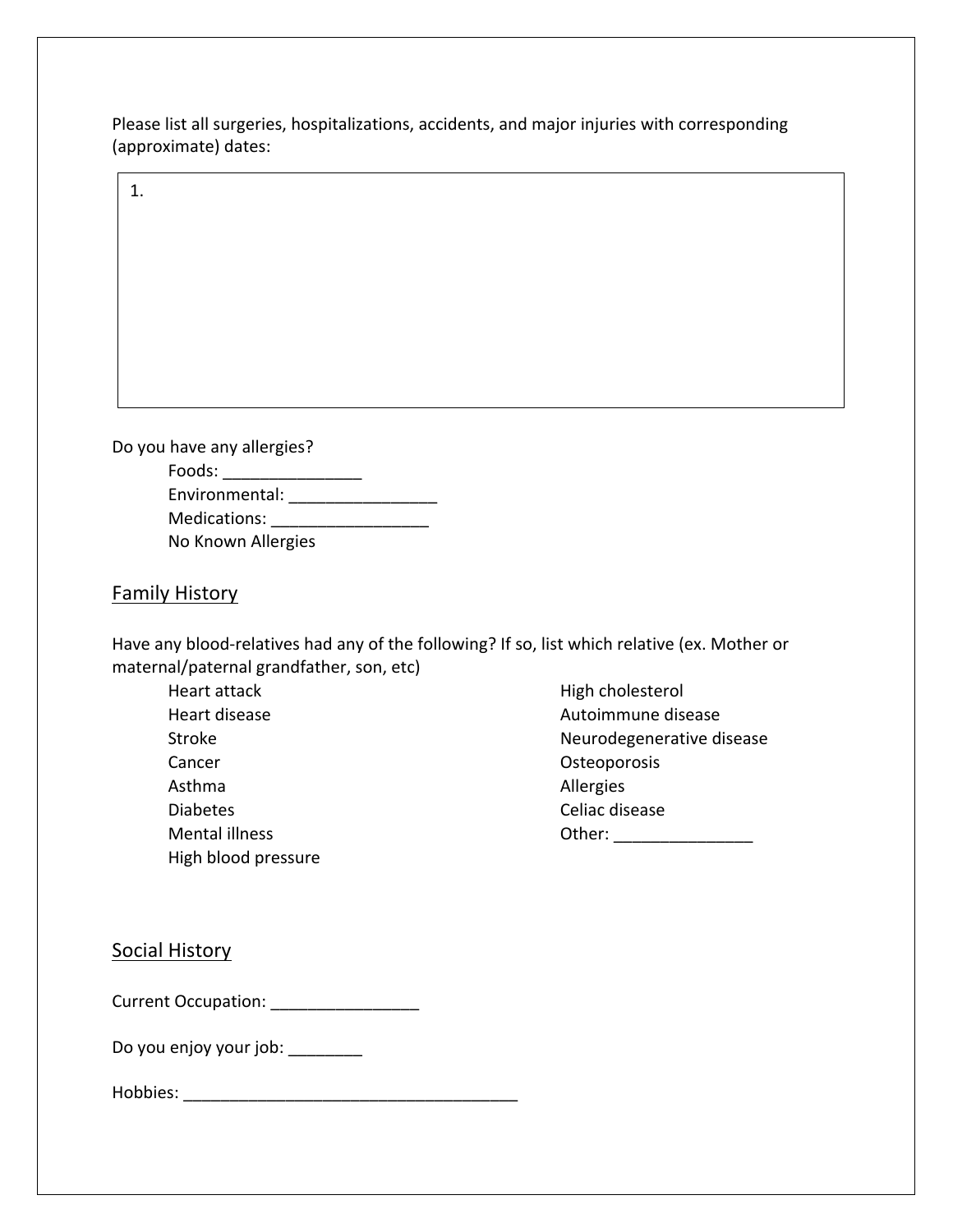Have you traveled outside of the country in the last year or two? If so, where?

|                                                                                                                                                                                                        | Do you use any of the following? If so, please indicate what and how often, or if used in past. |  |
|--------------------------------------------------------------------------------------------------------------------------------------------------------------------------------------------------------|-------------------------------------------------------------------------------------------------|--|
| Alcohol: _______________________                                                                                                                                                                       |                                                                                                 |  |
| Tobacco: _______________________                                                                                                                                                                       |                                                                                                 |  |
| Cannabis: _________________________                                                                                                                                                                    |                                                                                                 |  |
| Caffeine: _________________________                                                                                                                                                                    |                                                                                                 |  |
| Recreational drugs:                                                                                                                                                                                    |                                                                                                 |  |
| Have you ever been treated for an addiction? If so, please explain.                                                                                                                                    |                                                                                                 |  |
|                                                                                                                                                                                                        |                                                                                                 |  |
| <b>Relationship Status:</b>                                                                                                                                                                            |                                                                                                 |  |
| Single                                                                                                                                                                                                 | Divorced                                                                                        |  |
| Married                                                                                                                                                                                                | Separated                                                                                       |  |
| In a relationship                                                                                                                                                                                      | Widowed                                                                                         |  |
| Domestic partnership                                                                                                                                                                                   |                                                                                                 |  |
|                                                                                                                                                                                                        |                                                                                                 |  |
| Are you satisfied in your relationship?                                                                                                                                                                |                                                                                                 |  |
| Do you live alone?                                                                                                                                                                                     |                                                                                                 |  |
| Yes                                                                                                                                                                                                    |                                                                                                 |  |
| No: _________________________                                                                                                                                                                          |                                                                                                 |  |
|                                                                                                                                                                                                        |                                                                                                 |  |
| Do you have a history of abuse? Check all that apply.                                                                                                                                                  |                                                                                                 |  |
| No                                                                                                                                                                                                     |                                                                                                 |  |
| Physical                                                                                                                                                                                               |                                                                                                 |  |
| Psychological                                                                                                                                                                                          |                                                                                                 |  |
| Sexual                                                                                                                                                                                                 |                                                                                                 |  |
| Emotional                                                                                                                                                                                              |                                                                                                 |  |
|                                                                                                                                                                                                        |                                                                                                 |  |
|                                                                                                                                                                                                        |                                                                                                 |  |
| You can stop here. $\odot$ Your physician will go over the rest with you during your first visit.                                                                                                      |                                                                                                 |  |
| However, you may find it beneficial to read through the rest in order to think about some of the<br>answers ahead of time. This is a very comprehensive list, so only fill it out if you are compelled |                                                                                                 |  |
| to do so.                                                                                                                                                                                              |                                                                                                 |  |
|                                                                                                                                                                                                        |                                                                                                 |  |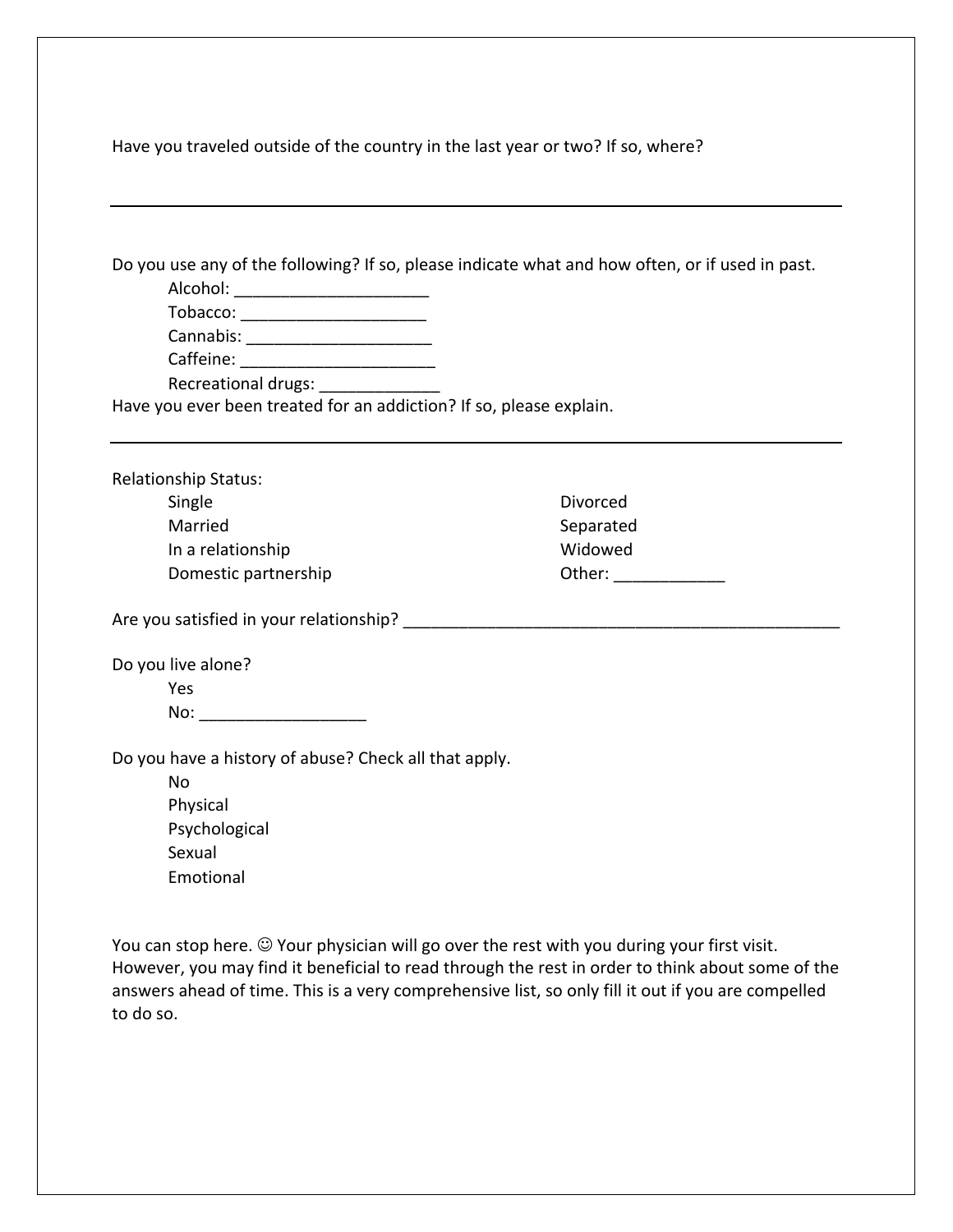# Review of Systems

Do you currently have, or have you had in the past year, any of the following?

| <b>Constitutional:</b>                                                                                                                                                                                                |                    |                  |
|-----------------------------------------------------------------------------------------------------------------------------------------------------------------------------------------------------------------------|--------------------|------------------|
| Fatigue                                                                                                                                                                                                               | Weight changes     | Fever/chills     |
| Night sweats                                                                                                                                                                                                          | Loss of appetite   | Chronic pain     |
| Rate your overall energy on a scale from 1 to 10, with 10 being excellent energy: ______                                                                                                                              |                    |                  |
| Sleep:                                                                                                                                                                                                                |                    |                  |
| Trouble falling                                                                                                                                                                                                       | Nightmares         | Bed wetting      |
| asleep                                                                                                                                                                                                                | Sleep walking      | Snoring          |
| Frequent waking in                                                                                                                                                                                                    | Teeth grinding     | Other:           |
| the night                                                                                                                                                                                                             | Sleep paralysis    |                  |
| How many hours do you sleep per night, on average?<br>Do you wake feeling refreshed?<br>Always<br>Sometimes<br>Rarely<br>Never                                                                                        |                    |                  |
| <b>Mental/Emotional:</b>                                                                                                                                                                                              |                    |                  |
| Depression                                                                                                                                                                                                            | Mood swings        | Eating disorders |
| Anxiety                                                                                                                                                                                                               | Fear/panic         | Obsessive/       |
| <b>Hallucinations</b>                                                                                                                                                                                                 | Anger/irritability | compulsive       |
| Paranoia                                                                                                                                                                                                              | Suicidal thoughts  | behaviors        |
| Have you ever been hospitalized for a psychiatric condition?<br>Please list any prior psychiatric diagnoses: [11] Please list any prior psychiatric diagnoses:<br>Do you have, or have you had recently, a therapist? |                    |                  |
| What stressors do you have?                                                                                                                                                                                           |                    |                  |
| Work                                                                                                                                                                                                                  | Money              | Other:           |
| Romantic                                                                                                                                                                                                              | Health             |                  |
| relationship                                                                                                                                                                                                          | Family             |                  |
| Home life                                                                                                                                                                                                             | Friendships        |                  |
| Do you have a good emotional support system?                                                                                                                                                                          |                    |                  |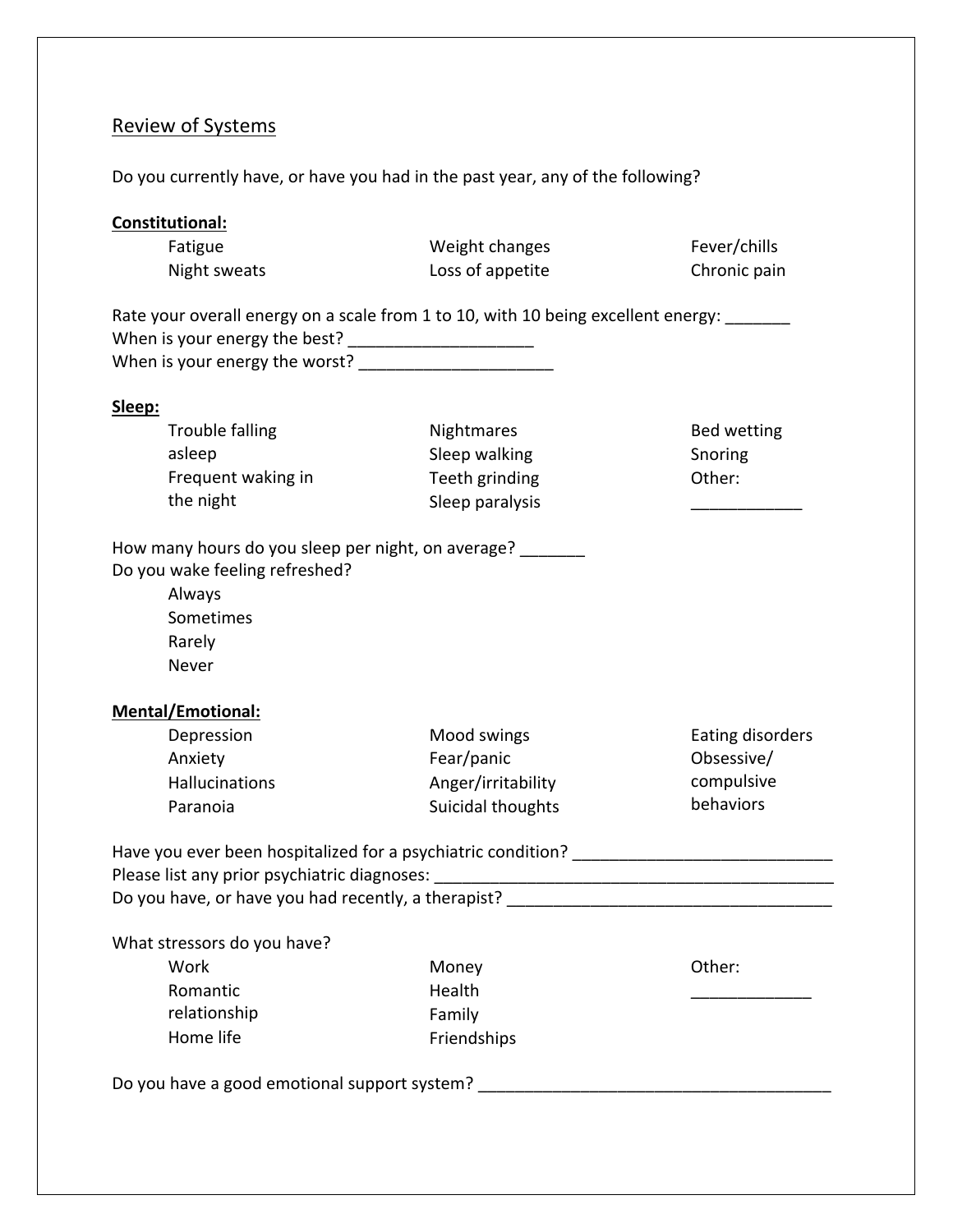#### **Eyes:**

 Dryness Itching Burning Foreign body sensation Watering

## **Ears & Nose:**

 Ringing in ears Ear wax Ear infections Painful ears Hearing loss Dizziness/vertigo

#### **Mouth/Throat:**

 Sore throat Post-nasal drip Swollen tonsils Gum disease Bad breath Cavities Canker sores Cold Sores Problems swallowing  $\overline{\phantom{a}}$  , where  $\overline{\phantom{a}}$ 

 Floaters Discharge Blurry vision Worsening vision

 Pain Styes

 Frequent falls Nasal polyps Runny nose Loss of smell Nosebleeds Sinus infections

#### **Cardiovascular:**

 Murmur Palpitations Arrhythmias Pacemaker Heart attack Stroke/TIAs Chest pain Shortness of breath Clots/clotting disorders Varicose veins Arms/legs going to sleep Edema

#### **Pulmonary:**

 Shortness of breath Difficulty breathing Asthma Emphysema

 Chronic bronchitis Lung Cancer Wheezing **Tuberculosis** 

 Cough Pneumonia

 Dark circles **Cataracts**  Glaucoma Other:

 Sinus pain Nasal congestion Other:

 $\overline{\phantom{a}}$ 

 Voice changes/ hoarseness Changes in tasting Other:

 Heart disease High/Low blood pressure High cholesterol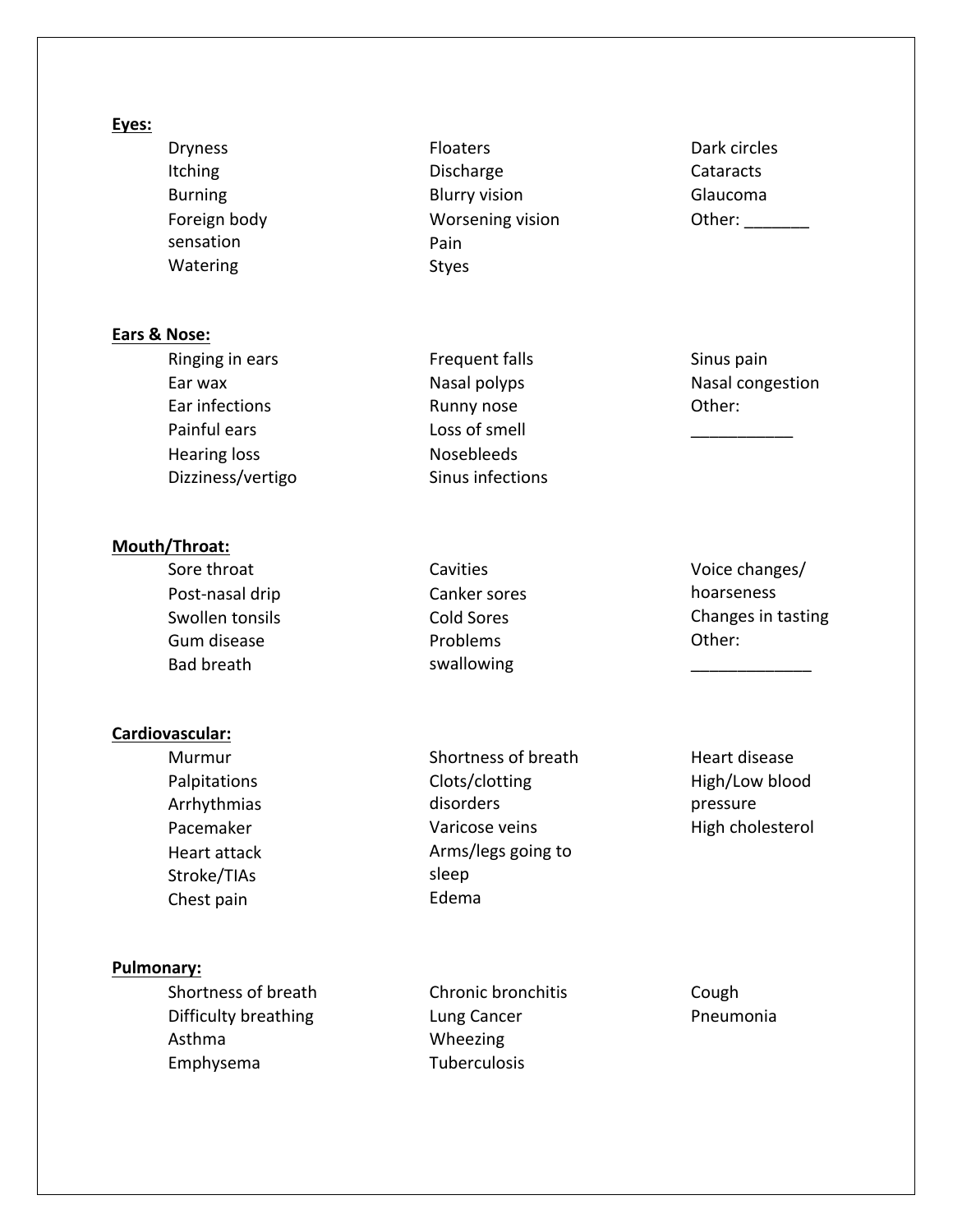### **Gastrointestinal:**

- Belching Heartburn Nausea Vomiting Pain in stomach Gastritis Ulcers Abdominal pain **Gallstones**
- Cholecystectomy Pancreatitis Liver disease/hepatitis Hernias Cancer Ulcerative Colitis/Crohns IBS
- Loose stools/diarrhea Constipation Blood in stools Hemorrhoids Black/tarry stools

Date of last colonoscopy:  $\frac{1}{2}$ Food Intolerances: \_\_\_\_\_\_\_\_\_\_\_\_\_\_\_\_\_\_\_\_\_\_\_\_\_\_\_\_\_\_\_\_\_\_\_\_\_\_\_\_\_\_\_\_\_\_\_\_\_\_\_\_\_\_\_\_ Number of bowel movements per day: Do you follow a specific diet?

#### **Kidney/Urinary:**

 Kidney infections Kidney stones Cancer Painful urination Frequent urination Blood in urine Urgency Urinary incontinence UTIs Other:  $\overline{\phantom{a}}$ 

## **Musculoskeletal:**

| Weakness | <b>Stiffness</b> | Cramps      |
|----------|------------------|-------------|
| Tremors  | Painful joints   | Muscle pain |
| Spasms   | Swollen joints   | Other:      |

#### **Neurological:**

| <b>Tremors</b>     | <b>Numbness</b> | Headaches/       |
|--------------------|-----------------|------------------|
| <b>Spasms</b>      | Changes in      | <b>Migraines</b> |
| Pins & Needles     | behavior        | Fainting         |
| Difficulty walking | <b>Seizures</b> | <b>Dizziness</b> |
| Frequent falls     | Paralysis       | Other:           |
| <b>Memory loss</b> |                 |                  |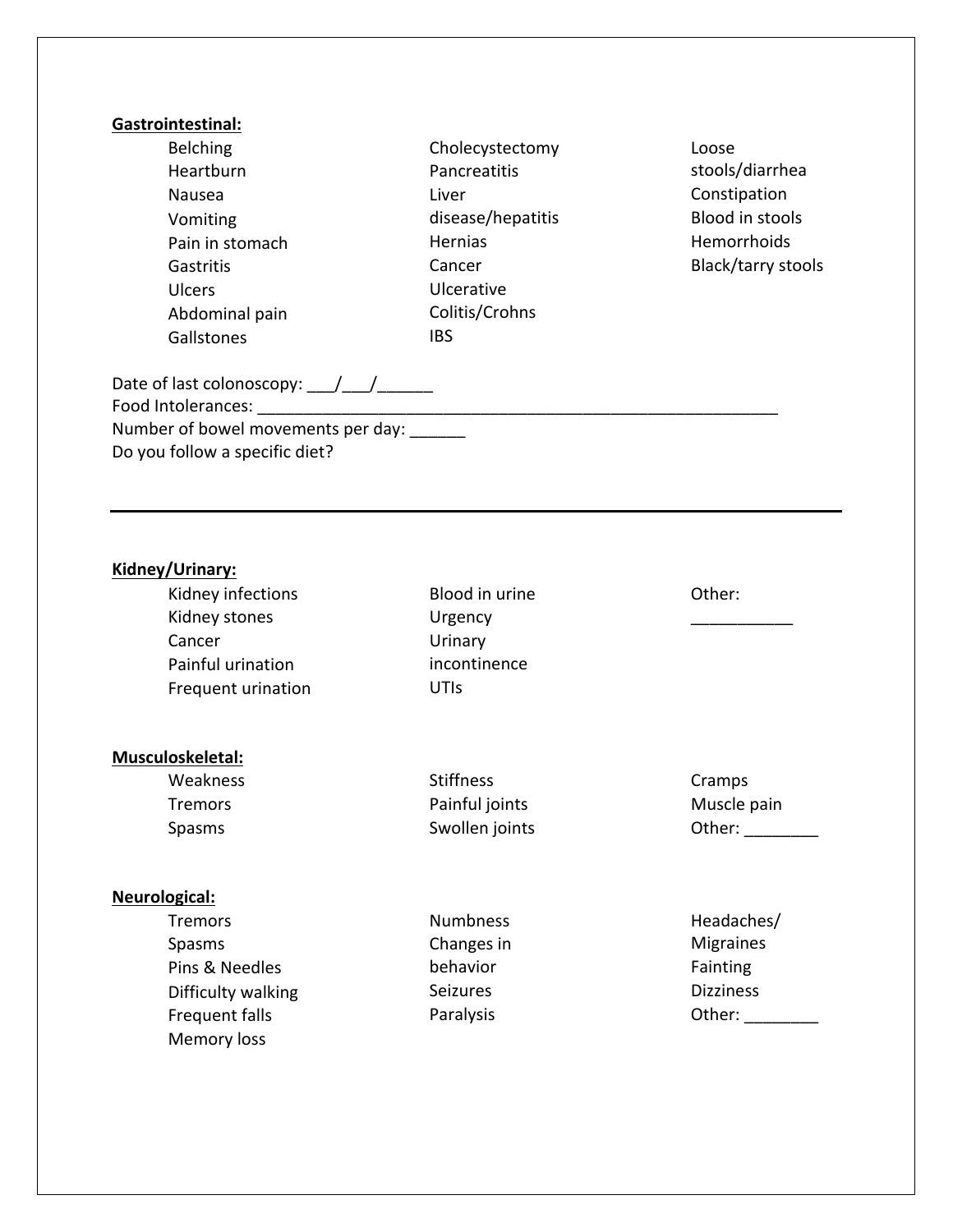| <b>Endocrine:</b><br>Hypothyroid<br>Hyperthyroid<br>Goiter<br><b>Diabetes</b><br>Cold intolerance                                                               | Heat intolerance<br>Increased urination<br>Increased thirst<br>Low/high libido                                                         | Hormone<br>replacement<br>Changes in<br>hair/skin/nails                             |
|-----------------------------------------------------------------------------------------------------------------------------------------------------------------|----------------------------------------------------------------------------------------------------------------------------------------|-------------------------------------------------------------------------------------|
| Skin:                                                                                                                                                           |                                                                                                                                        |                                                                                     |
| Cancer<br>Moles<br>Difficulty healing<br>wounds<br><b>Ulcers</b>                                                                                                | Eczema<br>Psoriasis<br>Acne<br><b>Hives</b><br>Rash                                                                                    | Rosacea<br>Warts<br>Itchy skin<br>Dry/Oily skin/hair<br>Other: _______              |
| Immunological/Hematological:<br>Anemia<br>Clotting disorders<br>Sensitivity to smells<br>Sensitivity to<br>chemicals                                            | Seasonal allergies<br>Frequent illness<br>Organ transplant/<br>donation<br>Easy bruising                                               | Bleeding<br>Swollen<br>lymph nodes<br>Bone pain<br>Poor circulation                 |
| <b>Exercise:</b>                                                                                                                                                |                                                                                                                                        |                                                                                     |
|                                                                                                                                                                 |                                                                                                                                        |                                                                                     |
|                                                                                                                                                                 |                                                                                                                                        |                                                                                     |
|                                                                                                                                                                 |                                                                                                                                        |                                                                                     |
| <b>Male Reproductive:</b><br>Frequent waking to<br>urinate<br>Painful urination<br>Unsteady stream<br><b>BPH</b><br>Prostate cancer<br>Discharge<br>Prostatitis | Dribbling urine<br>Difficulty initiating<br>flow<br>Testicular pain<br><b>Testicular swelling</b><br>Hernia<br>Impotency<br>Low libido | Rashes<br>Difficulty achieving<br>erection<br>Difficulty<br>maintaining<br>erection |